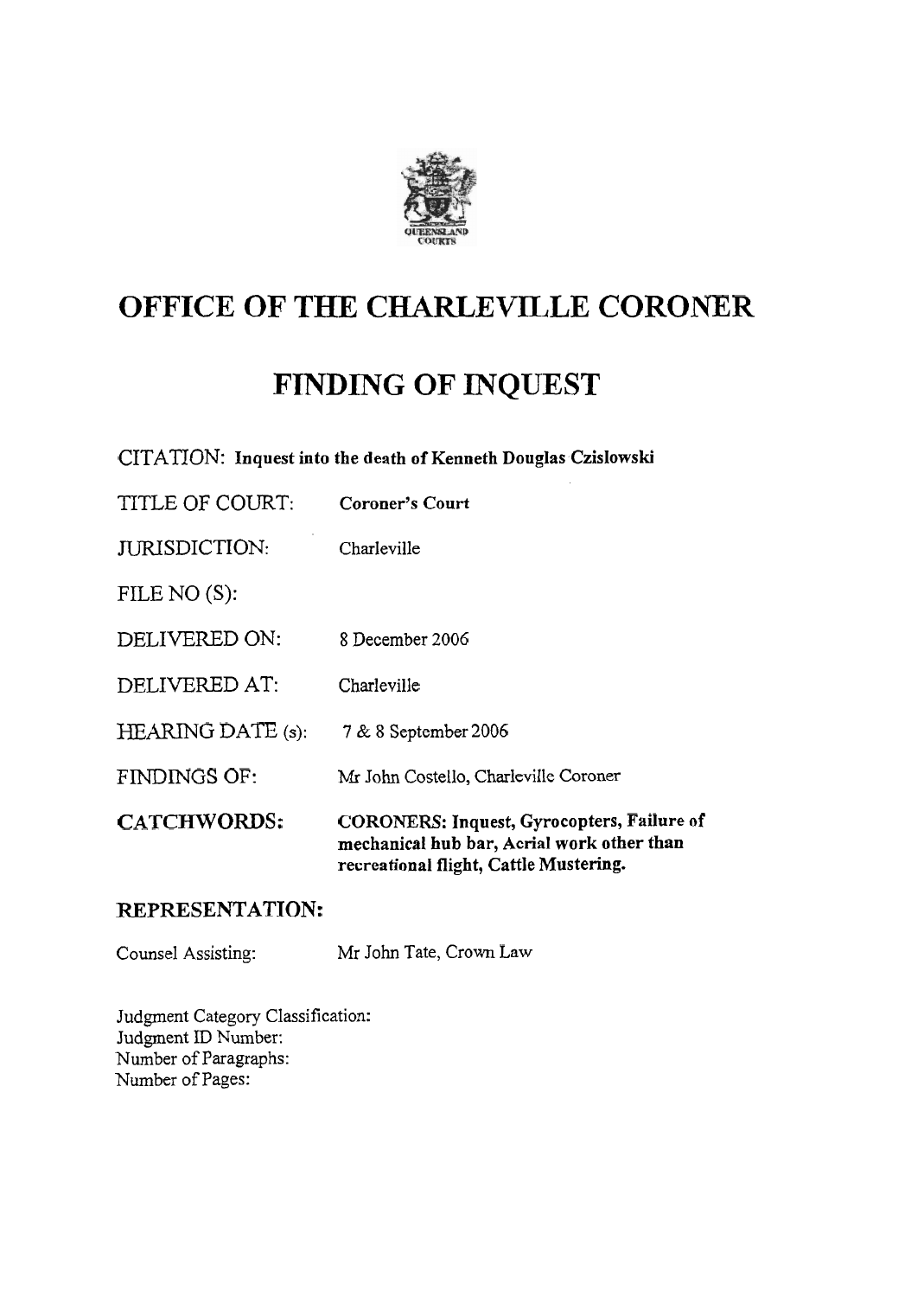- 1. On the 13<sup>th</sup> October, 2004, Kenneth Douglas Czislowski ("the deceased") was killed when his gyroplane crashed between 8:00am - 9:00am on Norley Station ('Norley'). Norley is situated approximately 30 kilometres in a north-easterly direction from Thargomindah.
- 2. I should say from the outset that the passing of the deceased was instantaneous. All the evidence points to a 46 year old man in good health on 12<sup>th</sup> October, 2004.
- 3. Norley is a sheep and cattle station of around 405,000 hectares which is divided up into a number of paddocks to allow for the orderly movement of animals.
- 4. There were no witnesses to this tragedy.
- 5. This incident is a work place death in the sense that at the material time, the deceased was engaged in mustering for reward. For the purposes of this inquest, the question of whether the deceased was an employee or a contractor is not of any particular relevance.
- 6. **A** Gyroplane is typically represented by the copy photograph Annexure "A" hereto. Whilst it is helicopter like in appearance it would be inaccurate to describe it as such. Notably, for a gyroplane to become airborne, it requires the use of a runway and speed. Further, whilst a helicopter can hover, these craft cannot. Gyroplanes are relatively easily transported and re-assembled on the spot which makes their use in remote areas understandable.
- 7. The motor system of a gyroplane.consists of two rotor blades that are bolted to opposite ends of a symmetrical hub-bar which, in turn, is centrally attached to the mast via a gimballing system. [Annexure "B" is the source of the foregoing]. In the Australian Transport Safety Bureau **("ATSR")** fina! report at page 3 thc following observations are made:-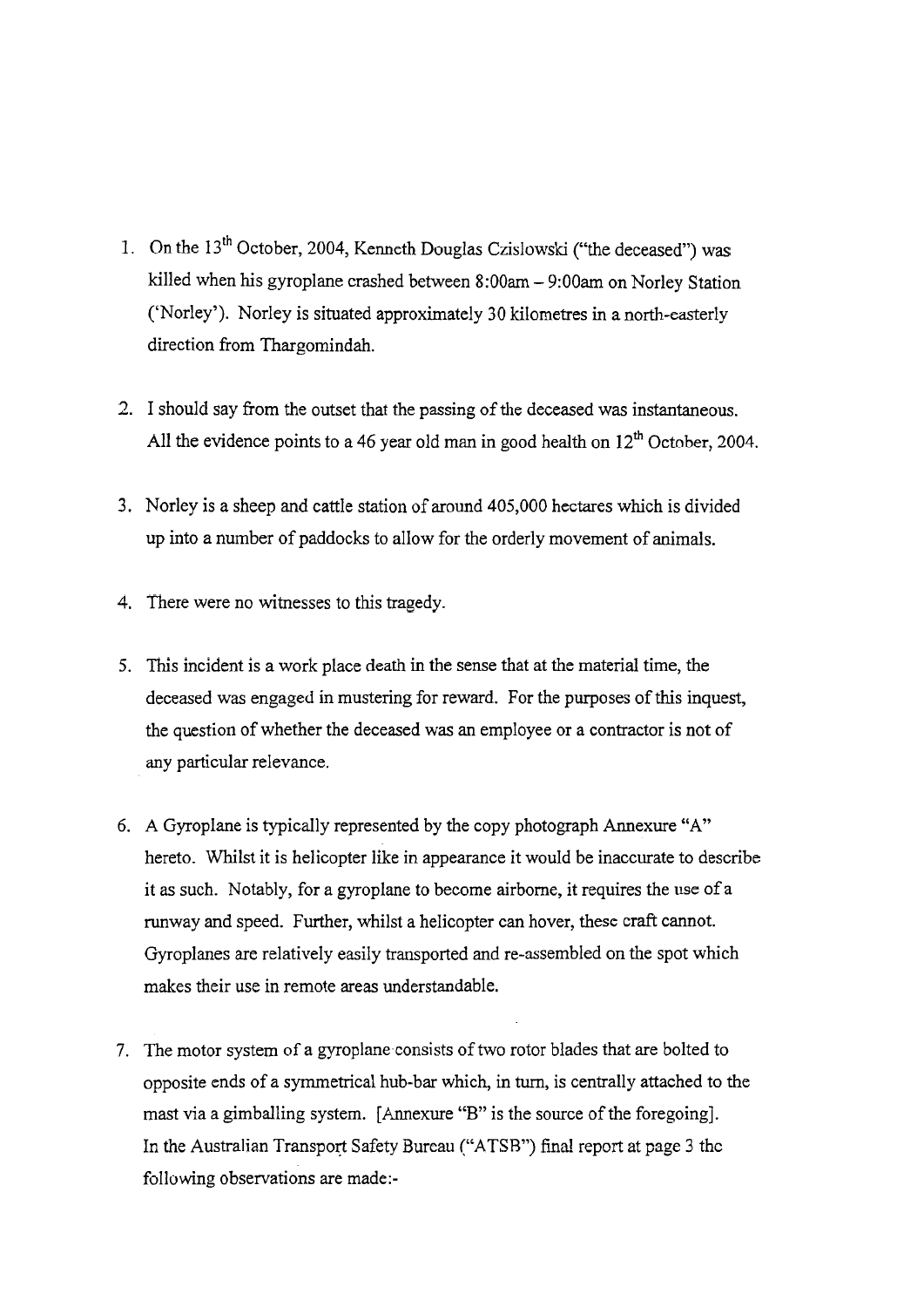*"Given that the hub bar failures to date have resulted at least in part, fiom damage induced during, or as a result of work carried out on the*  rotorcraft, it may be prudent for a responsible body to examine further the *circumstances surrounding the known instances of cracking and failure. Aspects such as the requirements for tightening and checking the tightness of hub bar blots should be examined, as should the operational and maintenance history of those rotorcraft known to have sustained hub bar cracking.* 

*An evaluation of the hub bar design may also be applicable to investigate the suitability of the various hub bar and rotorcraji designs for high load aerial work activities such as mustering.* 

*The ATSB considers that this work cold appropriately be conducted by. design and continuing airworthiness engineersfiom the aviation industry* ".

- 8. Hub-bars are presently made of aircraft grate 2024T3 aluminium.
- 9. Section 95.12 of the *Civil Aviation Orders* provides for regulatory oversight of gyroplanes by the Australian Sports Rotorcraft Association ("ASRA"), an incorporated body. However, this regime relates to recreational use only. At the material time, the deceased was engaged in commercial use of the gyroplane which is outside the regulatory scheme for recreational flight. For aerial work such as cattle mustering the regulator is CASA.
- 10. This history of training and use of the subject craft by the deceased is contained in Annexure "C" hereto.
- 1 1. The hub-bar of subject craft failed in flight. This failure was **as** a result of fatigue crack development near a hub block retaining nut (see Annexure "D" hereto).
- 12. It is considered that fatigue development occurred as a result of service induced alternating stress, the amplitude of which appeared to be high.
- 13. Subsequent to 13 October 2004, there has been widespread testing of hub-bars, and a procedure developed for that purpose (see Annexure "B" hereto).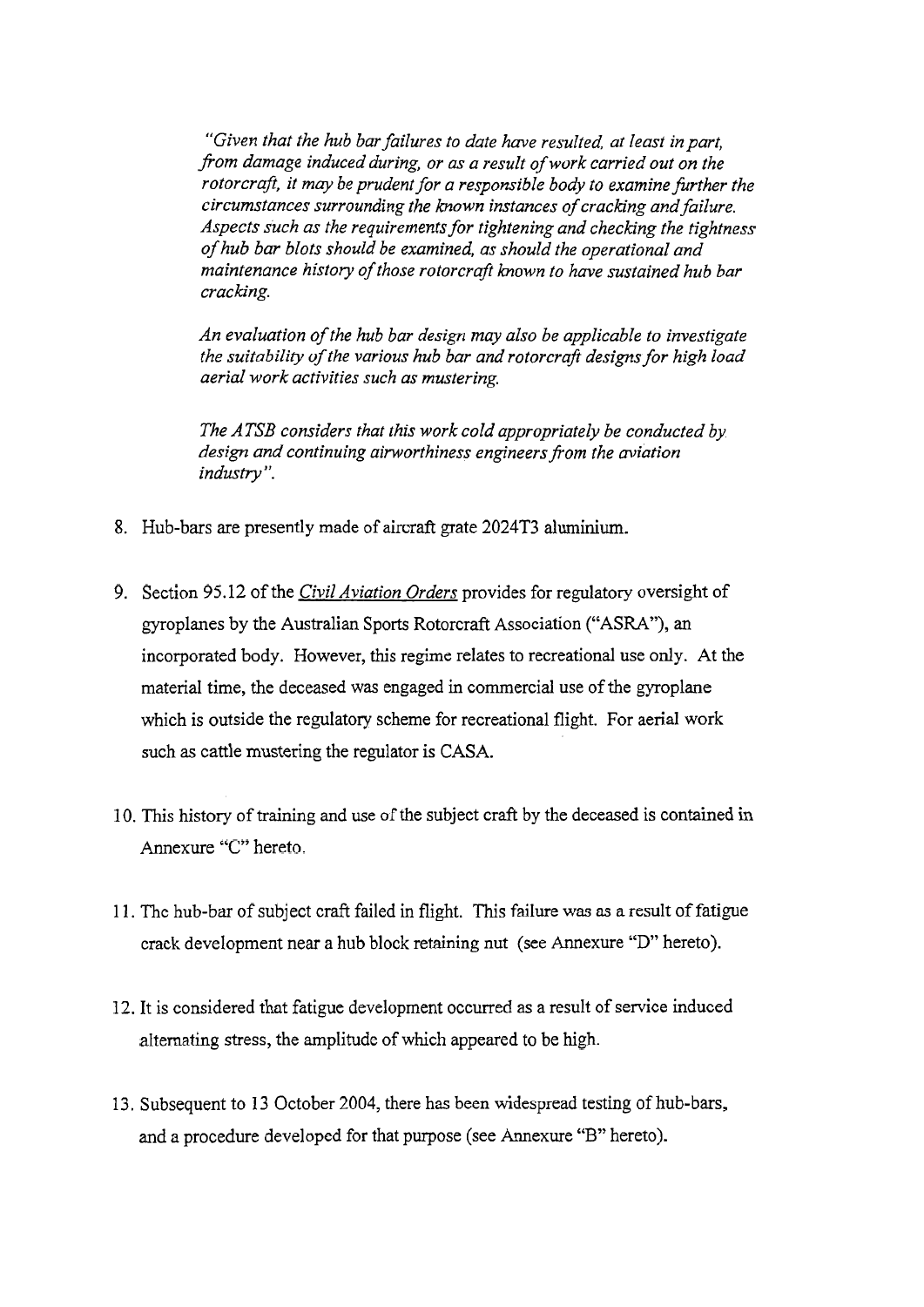- 14. The reporting to local police of this fatality was not as prompt as it might have been, but that in my view is a consequence of issues arising from remoteness.
- 15. ASRA, for the important function it performs (recreational use) receives from the Civil Aviation Safety Authority ("CASA") an annual sum of money of between \$15,000 - \$20,000 by negotiated agreement.
- 16. This amount notwithstanding, ASRA's involvement in the grant process is totally inadequate by any standard. It might be observed that if CASA was required to take back the role currently performed by ASRA, in reality a consideration long over due, it would cost multiples of the sum involved. It is true CASA has to contend with major issues with respect to (for example) passenger aircraft. On the other hand, it might be further observed that the commercial use of gyroplanes is a fact of life. Throughout Australia, there are hundreds of these craft operating on some basis. No basis was advanced for how the subject annual sum was derived at, or how it is allocated, State by State.
- 17. If commercial use of this craft is to be regulated, which is an inevitable and reasonable outcome under contemplation, the issue of reasonable fimding of ASRA or the regulatory authority is an urgent matter that must be addressed by the provider of funds, that is CASA.
- 18. I make the following recommendations which reflect what has been already expressed by ASRA or implied from the evidence:-
	- (a) With reference to aerial mustering operations, as submitted by ASRA, they will happen if it is legal or not. Therefore, to permit this activity legally, CASA should advance with priority, the introduction of CAO Part 103, which ASRA believes will allow these operations to be administered by an approved Recreational Aviation Administrative Organisation (RAAO).
	- (b) That CASA fund an investigation into gyroplane hub-bar/rotor blade manufacture, and in-service inspection and maintenance procedures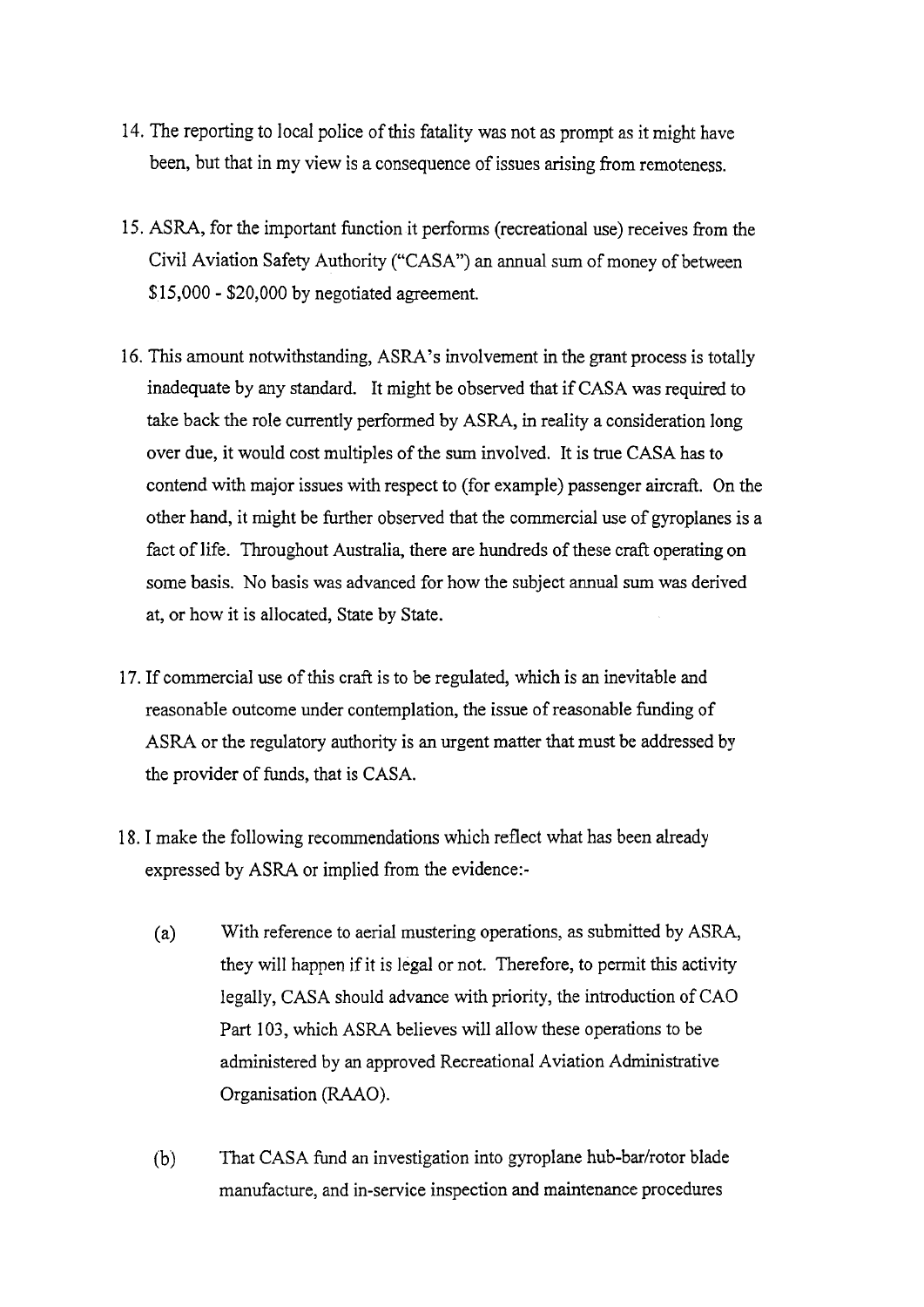with a view to eliminating failures and accidents involving these components.

- (c) That CASA facilitate regular industry forums or work groups involving **RAAOs,** Work Place Health and Safety Departments, manufacturers and operators with a view to discussing, without prejudice, all facts of aerial mustering operations in line with CASA's stated objective of "safety through education".
- (d) That CASA fund the production of an industry Code of Practice for aerial mustering.
- (el That Police Commissioners nationwide be requested to review the applicable sections of their Police Procedures Manual or similar document in relation to whom to contact in the event of an accident involving gyroplanes.
- (f) That the reimbursement for functions carried out by ASRA on behalf of CASA under the Deed of Agreement that exists between the two organisations is totally inadequate to allow ASRA to properly administer the operations of gyroplanes within Australia. A minimum of \$250,000 per annum is required to administer and ultimately regulate gyroplanes in both Sport and Recreation, and Aerial Work operations.
- (g) From a Workplace Health and Safety aspect, it is important in the interest of safety, for property owners to be aware of the necessity to provide suitably safe work places for aerial activities in the forms of:
	- (i) A safe, uncontaminated fuel supply with suitable refuelling equipment;
	- (ii) Documented procedures to be followed in the event of fires during refuelling operations;
	- (iii) The provision of suitably smooth airstrips of adequate length that are not affected by the presence of obstacles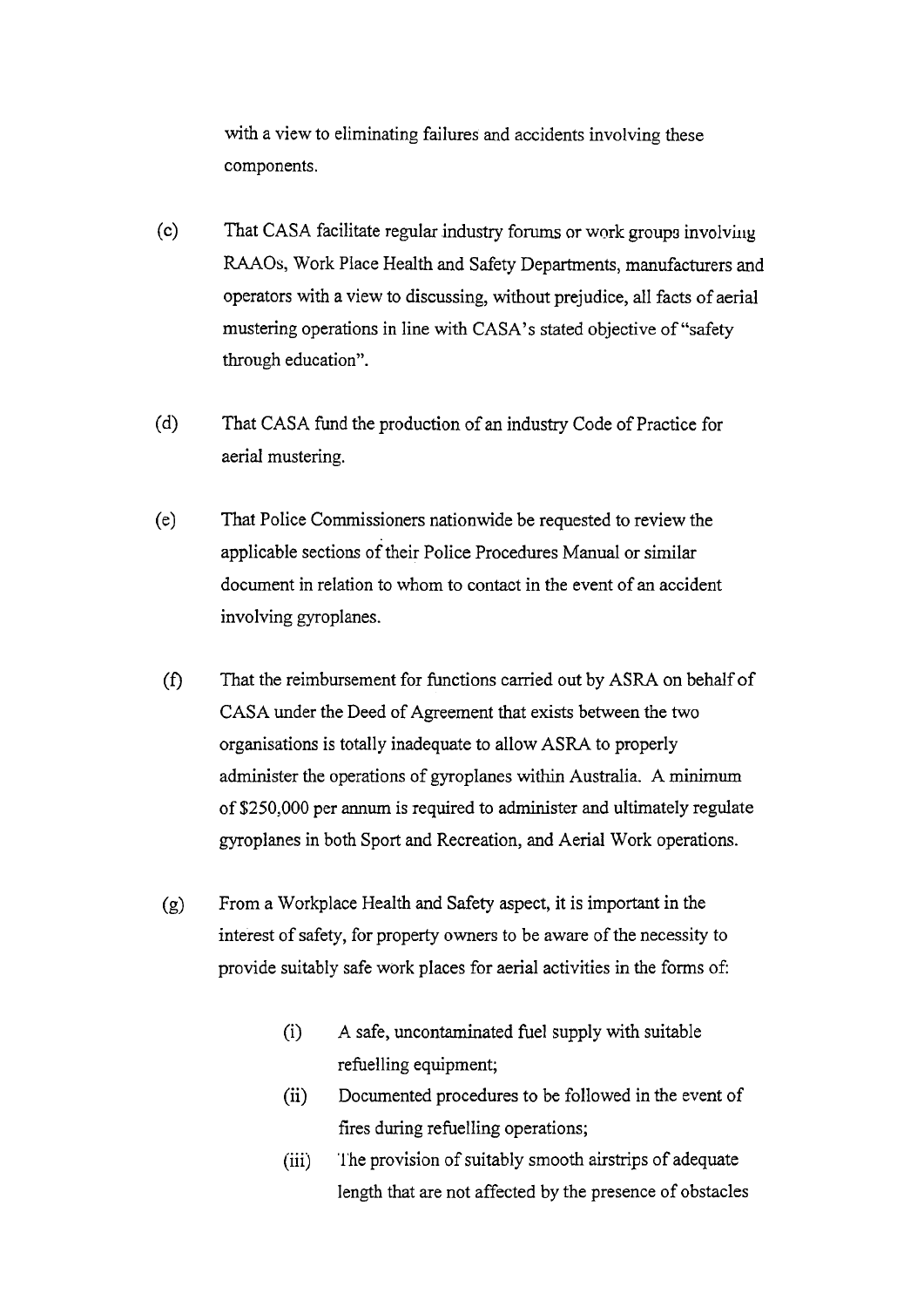such as tall trees, and power or telephone lines in the approach or go-around areas associated with the airstrip.

- 19. Police Communications are continually improving with most stations now having satellite telephones but in this area they are not, however, 100% reliable. There are also HF CODAN radios which are excellent but also not 100% reliable. Between the two communication can be achieved almost all of the time and, if neither of them work, nothing else will. The main point for communications apart from ensuring all stations have the appropriate equipment is that staff are adequately trained. There is no real difference between satellite phones and normal phones so there is probably no need for training in that area however the CODAN radio is a complex piece of equipment which requires a fair amount of practise to operate. There is currently no training provided to any staff apart from on the job training which will only be provided if a supervisor knows how to use the equipment and then there is a question over their knowledge of the equipment. This training could easily be provided by trained **staff** or radio and electronics staff employed by the Queensland Police Service.
- 20. The other area of concern is search and rescue procedures and training. Currently there is only one person in the Charleville District with search and rescue qualifications and he is based in Charleville. The courses for this training are only **run** periodically usually every 1 or 2 years. With the Charleville District being larger than the State of Victoria it would be reasonable to expect that more personnel in the area would be trained in this field. This would therefore enhance their skills as well as enhancing their reputation for search and rescue duties within their community. That in turn may begin to erode the endemic problems of rural and remote communities not notifying police in the first instance for missing persons.
- 21. I further recommend the Commissioner of Police review the adequacy of police communications in remote areas such as Charleville and the need to ensure there are adequate personnel trained in rescue procedures.